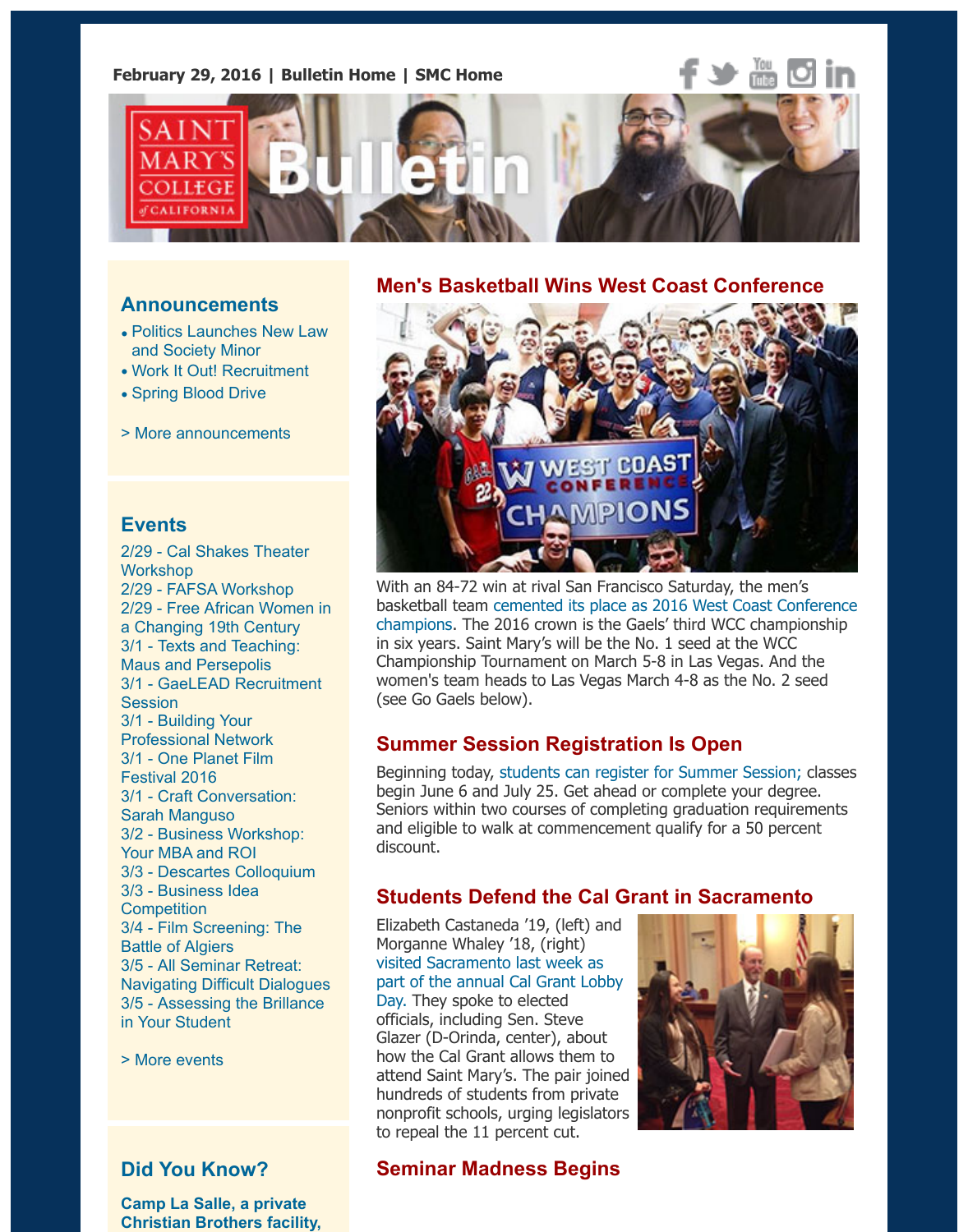read and rest in the High Sierra from mid-June through the end of July.

Do you have a little-known tidbit or story about Saint Mary's? Send it to **Campus News**.

> Did You Know Archive

## **Lasallian Reflections**



For the week of **Feb. 29.**



**View from M.F.A. in Cr[eative Writing Gala](http://www.stmarys-ca.edu/news-and-events/seminar-madness?utm_source=Bulletin&utm_medium=email&utm_content=feature_test&utm_campaign=02-29-2016)**



Matthew Zapruder, director of the M.F.A. Program in Creative Writing, addresses the crowd at the gala celebrating the program 20th anniversary last weekend in San Francisco. Celebrated wr such as Daniel Handler, Joyce Carol Oates (seated at left), Rob Hass, Cristina Garcia, Yiyun Li, and Al Young shared literary toa followed by an after-party at the Armory. All proceeds, includin from the silent auction, go toward scholarships.

# **SMC in the News**

- Lamorinda Weekly spotlights French film series at SMC.
- Diablo Magazine covers composer Martin Rokeach's Oakland Symphony premiere.
- Contra Costa Times features op-ed by Steve Woolpert on "Borking" Supreme Court nominees.

• AsAmNews carries op-ed on affordability by Admissions' Patri Lorenzo.

# **[Go Gaels](https://www.stmarys-ca.edu/lamorinda-weekly-spotlights-french-film-series-at-smc?utm_source=Bulletin&utm_medium=email&utm_content=feature_test&utm_campaign=02-29-2016)**

#### **Gaels Lock Up No. 2 Seed With Big Road Win at SCU**

Women's basketball clinched the 2016 No. 2 seed in the West [Conference Tournament with a 78-70 victory at Santa Clara](https://www.stmarys-ca.edu/contra-costa-times-features-op-ed-by-steve-woolpert-on-borking-supreme-court-nominees?utm_source=Bulletin&utm_medium=email&utm_content=feature_test&utm_campaign=02-29-2016) on Thursday night at the Leavey Center.



- [Schedule](https://www.stmarys-ca.edu/asamnews-carries-oped-on-affordability-by-admissions-patrick-lorenzo?utm_source=Bulletin&utm_medium=email&utm_content=feature_test&utm_campaign=02-29-2016)
- Blog
- SMC Gaels
- SMC Gaels on Twitter

# **Religious Services**

• Sunday Mass in the Chapel is [at 11 a.m. a](http://www.smcgaels.com/)nd 8 p.m.